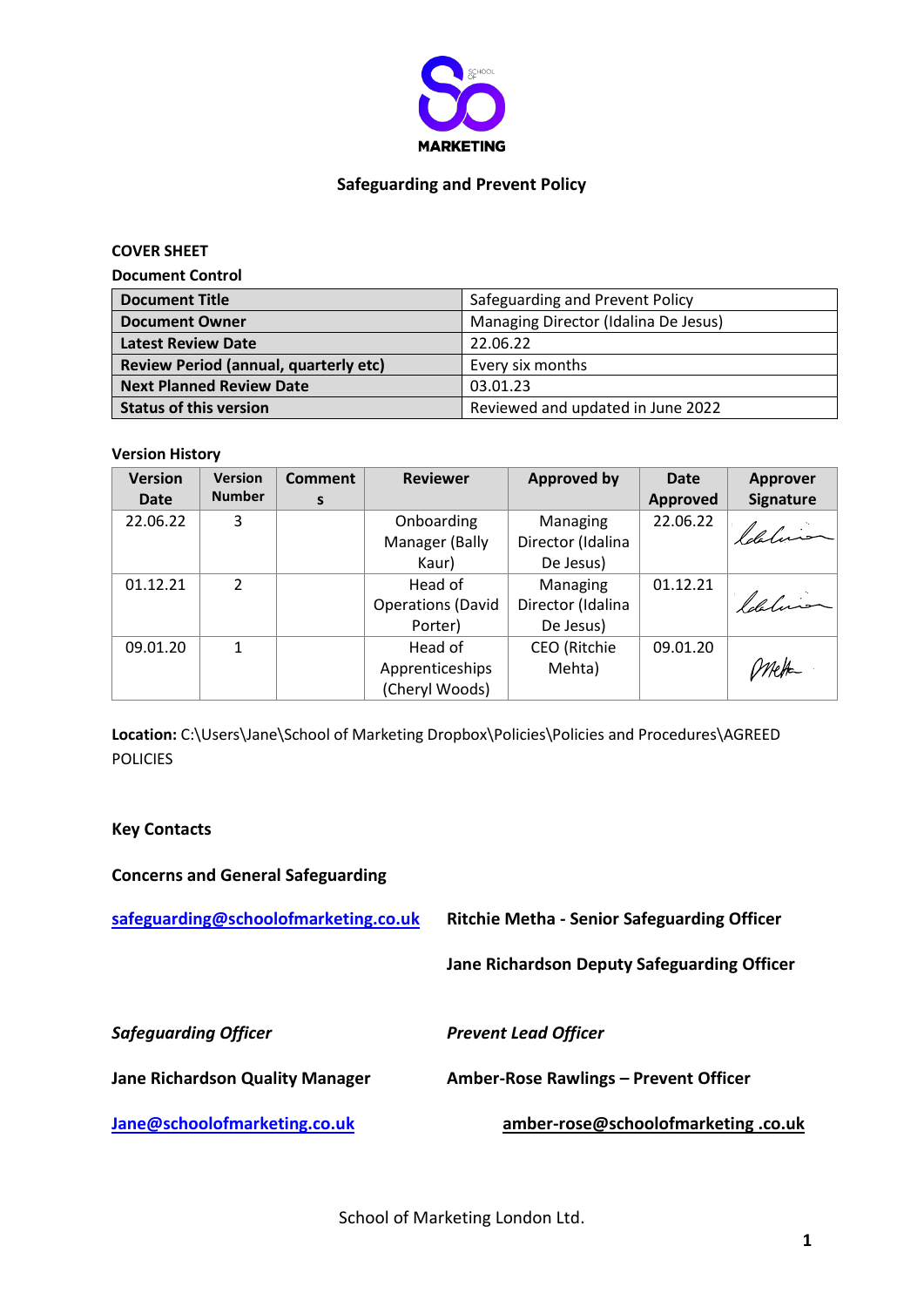

# **Scope of the policy**

- 1. **School of Marketing** is committed to providing a safe environment for all apprentices and learners that undertake learning with us. We believe that all have an equal right to protection from abuse, regardless of their age, race, religion, ability, gender, language, background or sexual identity and consider the welfare of the young person or vulnerable adult as paramount.
- 2. **School of Marketing** will take every reasonable step to ensure that all apprentices and learners are kept safe and secure so that they can learn and thrive. All suspicions and allegations of abuse will be taken seriously and responded to swiftly and appropriately as per our policy and internal procedures. **School of Marketing** recognises that safeguarding against radicalisation and extremism is no different to safeguarding against other vulnerability issues that individuals may face. This policy also incorporates protecting individuals from being radicalised or exposed to extremist views and a process for escalation where radicalisation is suspected or has been identified. **School of Marketing** application of the Prevent Duty recognises that this applies to all individuals, including employees.
- 3. We enable all our employees and those who work with us to make informed and confident decisions regarding safeguarding. We expect all delivery and management employees including board members, directors and partners and subcontractors, to have read, understood and to adhere to this policy and related procedures. We will provide adequate and up to date training to all apprentice and learners facing employees to ensure that they are able to identify the signs of abuse and know how to deal with their own suspicions, reports of concerns from others and reports of abuse from people directly affected. Records of Safeguarding and Prevent incidents will be periodically reviewed in the interests of recognising trends, regional variations and priorities, and to inform the need for further employees training. We fully recognise the importance of academic freedom and the right to preserve freedom of speech for all our employees, learners and visiting speakers however we will balance this with our obligations towards the Prevent Duty.

# **2. Safeguarding Definitions**

Safeguarding The term 'Safeguarding' describes the broader preventative and precautionary approach to planning and procedures that are necessary to be in place to protect children, young people and vulnerable adults from any potential harm. Safeguarding is more than having background check policies and procedures in place.

It means having a culture of vigilance where all employees know their responsibilities and act accordingly and all learners are aware of what they can expect and what to do if they have concerns. It is about providing a deep commitment to place the learner at the centre of our concerns and to build policies, practices and procedures around the learner for them to succeed.

# **Child**

Anyone under the age of 18 is defined as a child.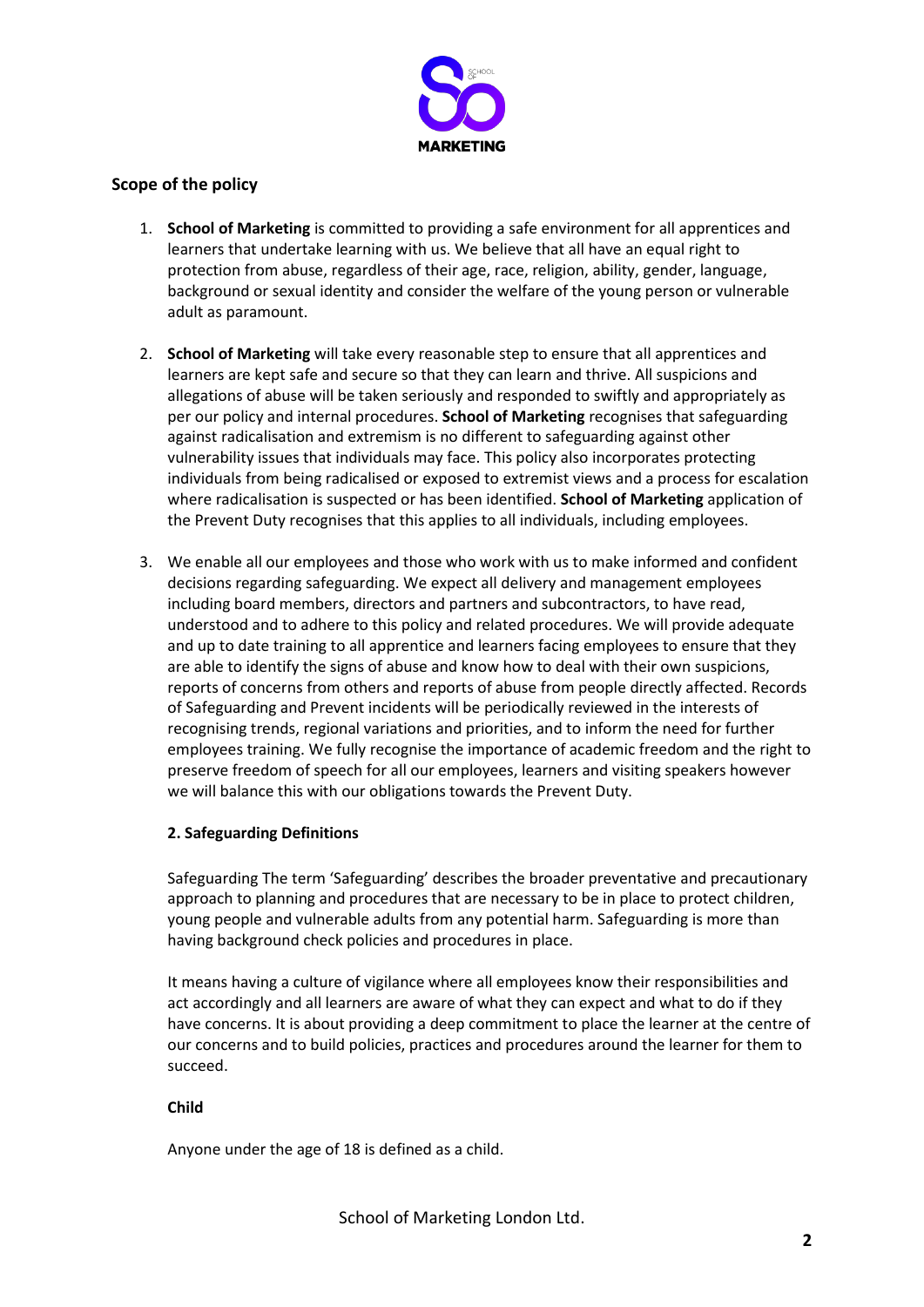

#### **A Vulnerable Adult**

A person who is aged 18 years of age or over is defined as vulnerable if they are at risk of harm, abuse or manipulation (including radicalisation) as a result of either their social or personal situation.

#### **Indicators of harm**

Harm can be caused in a number of ways and take different forms, including:

- Sexual for example, trying to get someone to take part in sexual activity by using force, threats or bullying.
- x Sexual harassment unwanted behaviour of a sexual nature which: violates a person's dignity, makes them feel intimidated, degraded or humiliated
- Radicalisation the process by which a person comes to support terrorism and extremist ideologies associated with terrorist groups
- Neglect for example, not caring for yourself or someone you are responsible for. This could include not washing regularly, not eating, or having unsafe living conditions
- Physical for example, hitting another person or deliberately cutting yourself
- Psychological for example, saying things which could hurt someone else or which could make them feel vulnerable, alone or isolated. Making threats, trying to control another person, or humiliating someone can be psychological harm. Psychological harm can include bullying in person or online, including 'revenge porn'.
- Financial for example, unreasonable or excessive borrowing or stealing money or other items. Also, trying to pressure someone else into giving you money or other items because they feel sorry for you.

# **3. Safeguarding apprentices, learners and employees**

School of Marketing will:

- Maintain thorough knowledge of safeguarding matters
- Promote this policy and accompanying procedures and guidance regularly through employee training
- Provide points of contact for anyone needing to report a safeguarding concern
- Act on reported concerns as appropriate. This may include making a referral to an external agency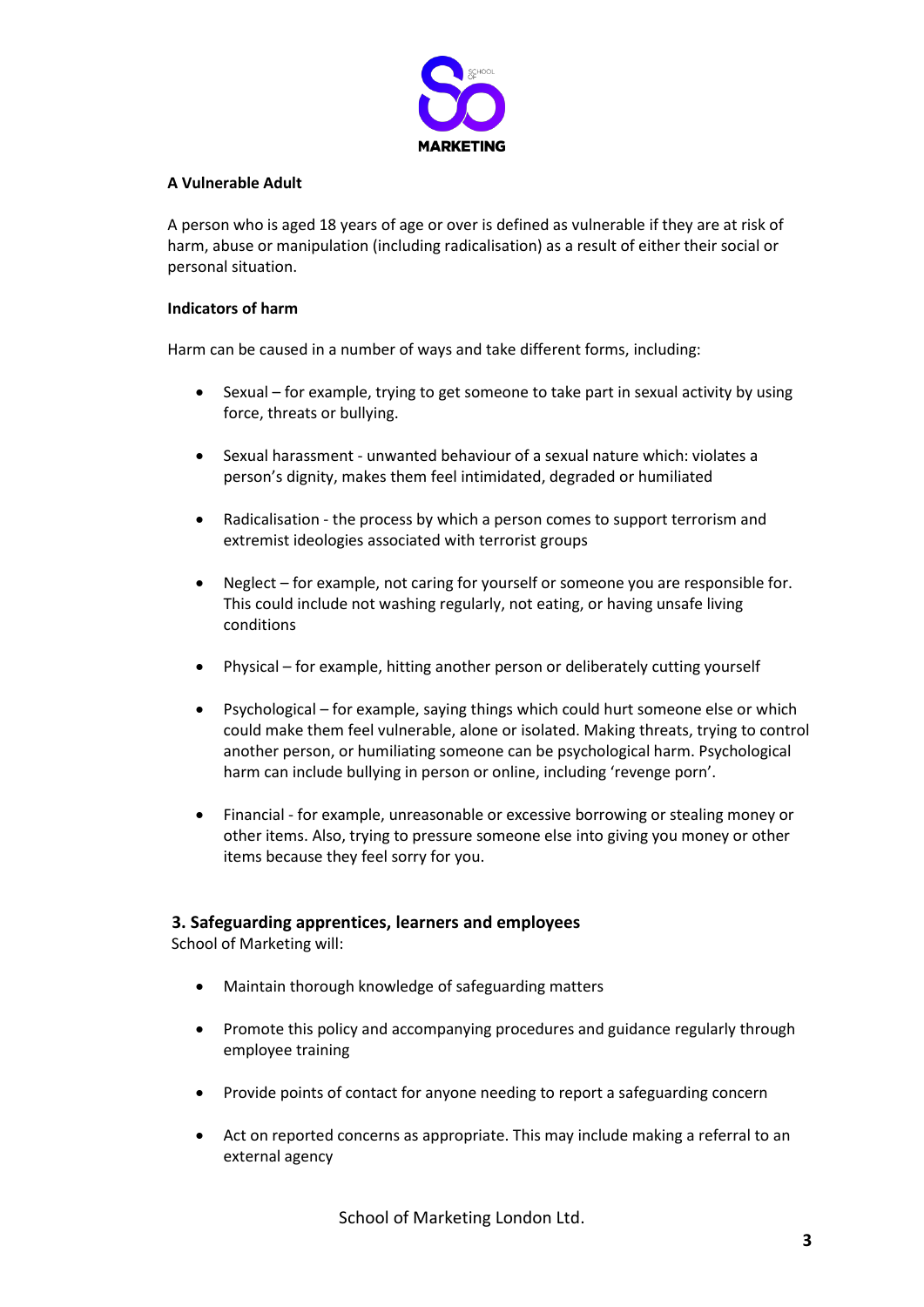

- Monitor the effectiveness and implementation of this policy
- Promote a culture which promotes safeguarding, reducing the potential for harm to be caused or threatened
- Collate summaries of safeguarding concerns raised and outcomes, where known
- Introduce apprentices and learners to their rights and responsibilities with regard to Safeguarding and Prevent through their induction
- All apprentice and student-facing employees, including those at partners and subcontractors, undertake suitable training commensurate with their role in the organisation
- x All apprentice and student facing employees will receive appropriate training as part of their induction
- The Safeguarding Policy will be reviewed on an annual basis to ensure it covers any changes in legislation and remains suitable for the needs of the organisation
- Regular meetings will be held to discuss Safeguarding and Prevent issues and processes, identify and address themes and standardise practice (Minutes recorded)
- The effectiveness of the Safeguarding and Prevent policy in terms of learner awareness and understanding will be monitored through discussions, surveys, observations and review of Safeguarding records.

# **4. Roles and Responsibilities**

The following roles ensure that **School of Marketing** meets its responsibilities effectively.

# **Senior Leadership Team**

Are responsible for ensuring that all necessary learners have an understanding of safeguarding and have received appropriate training and development and that the employees recruitment and selection procedure is followed at all times. They will ensure that safeguarding is given a high priority across the business and that regular meetings are held reviewing and implementing new practices.

# **Senior Safeguarding Officer**

The Senior Safeguarding Officer is responsible for the implementation of the Safeguarding and Prevent Policy and **School of Marketing** commitments to safeguarding all employees' learners and apprentices. They will be responsible for ensuring that the safeguarding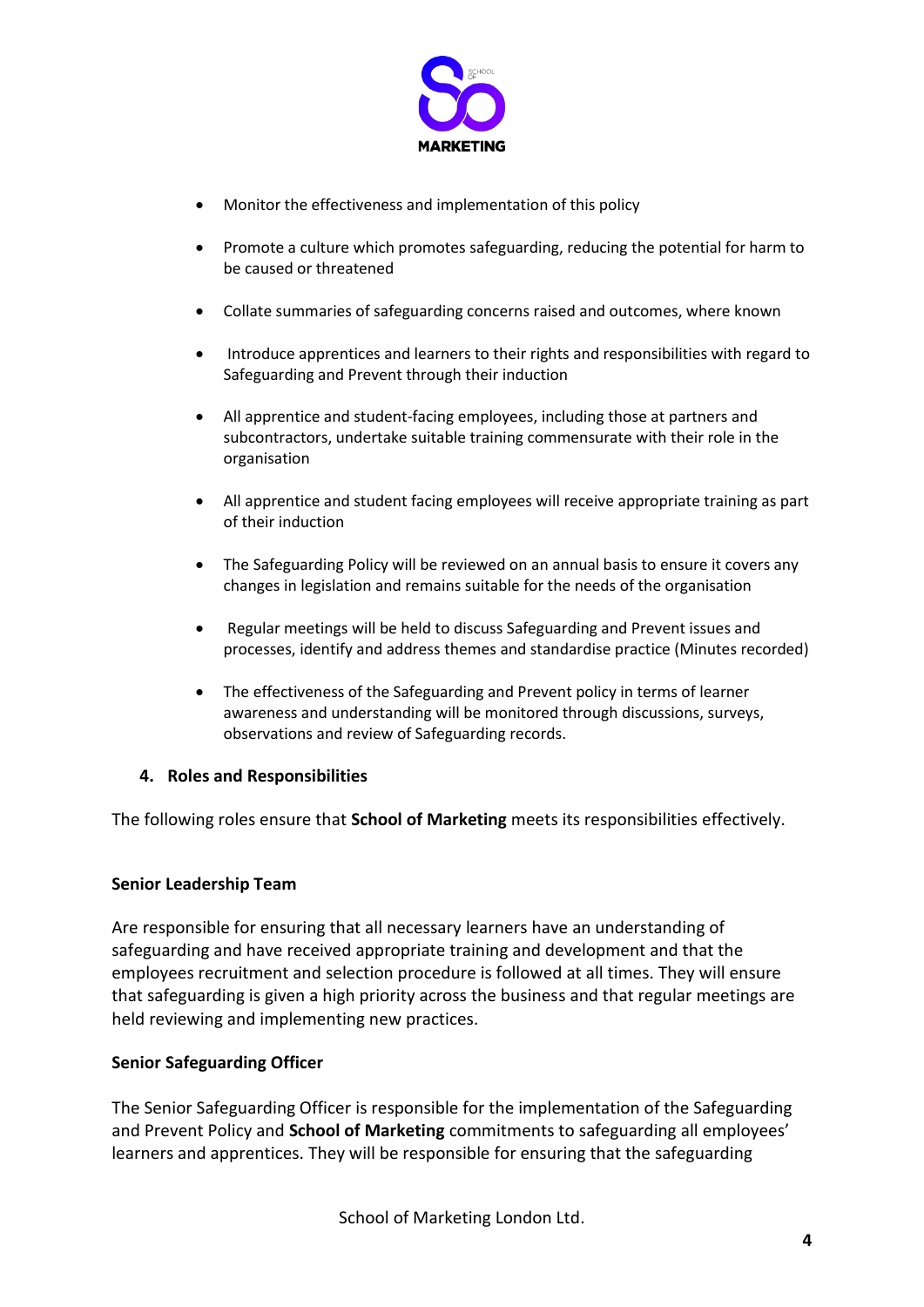

processes and procedures are robust and consistently applied and that **School of Marketing** fulfils its legal duties.

# **Safeguarding Deputy and Officer**

The Safeguarding Deputy Officer will deputise for the SSO in their absence. The role is held by the Apprenticeship Quality Manager. Responsibilities include:

- Review Policy and best practices
- Maintaining an up-to-date knowledge of current Safeguarding and Prevent practices
- Ensuring sufficient employee training and CPD to uphold an effective level of Safeguarding provision (including Level 3 & 2 in Safeguarding)
- Ensuring that records are maintained, recording any concerns
- Referring to relevant external agencies & support where relevant

# **Prevent Lead Officer**

The Prevent Lead Officer has the responsibility for ensuring that the Prevent Risk assessment and action plan is maintained and takes account of local and seasonal issues and updates from

# **Human Resources**

Is responsible for ensuring that safe recruitment practice is embedded and implemented across **School of Marketing** and that the supporting records of any background checks are accurately maintained. As part of employees being joining School of Marketing full training will be provided to raise awareness to the importance of Safeguarding and Prevent Duty **School of Marketing** will introduce our policies to learners and employers upon interview and induction to gain full engagement, commitment and to promote this policy to all parties. All policies are all available on our website, any updates to policies will be communicated to learners and employers as part of a workforce development via email to advise that a policy has been updated on the website.

# **Quality Department**

Are responsible for ensuring that all online learning sessions and resources, facilities and equipment comply with legislative health and safety standards and meet external assessors and governing bodies requirements.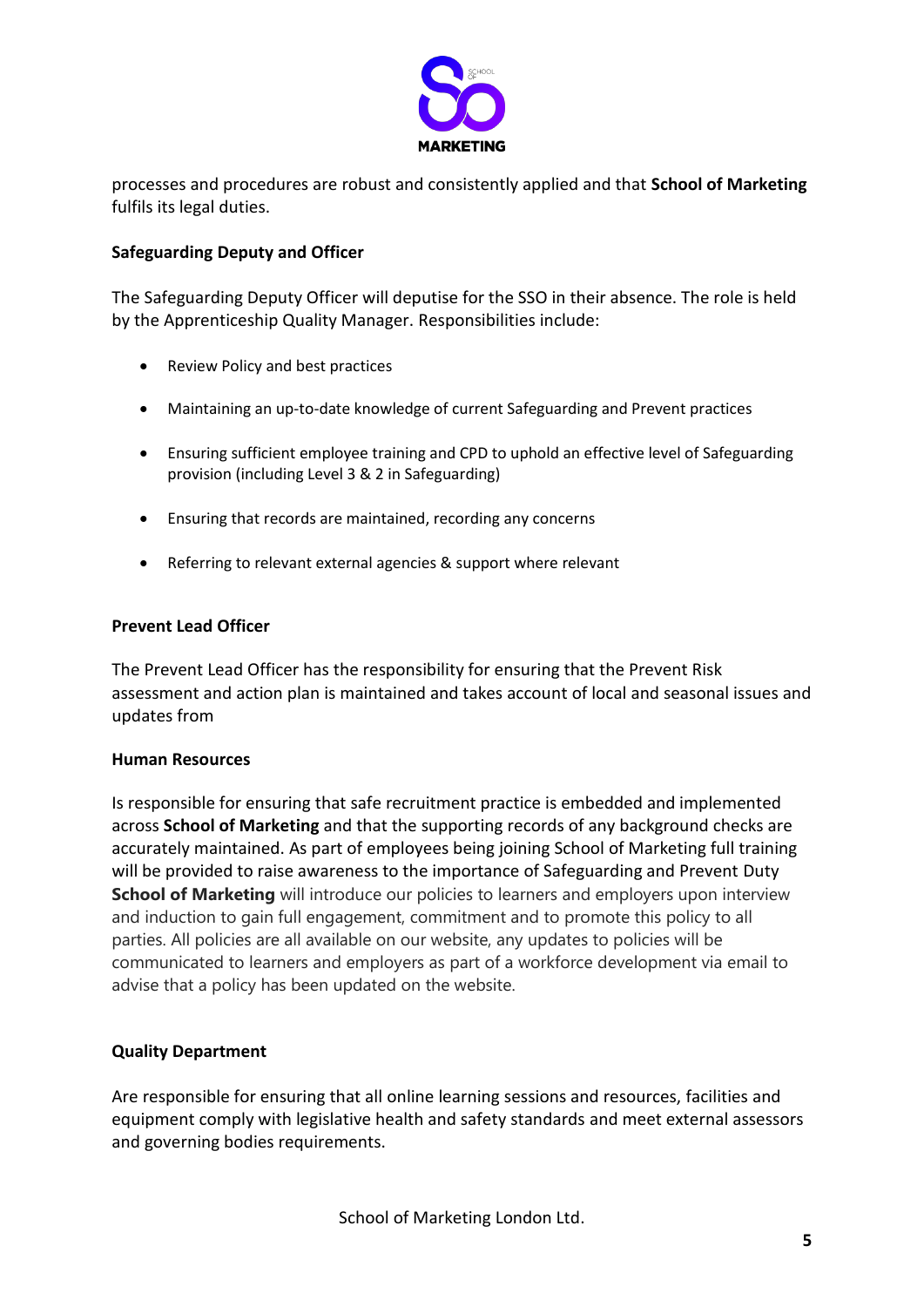

# **IT Department**

Are responsible for ensuring that policies in regard to the Safeguarding and Prevent Duty have suitable filtering and firewalls are in place to prevent apprentices, learners, employees and visitors accessing extremist or illegal websites and or material that causes concern for safety and wellbeing.

Guidance on online safety can be found on our Online Safety Policy.

# **5. Underpinning Policies and Procedures**

The Safeguarding & Prevent policy is underpinned by the below policies:

- Background Checks
- Code of Business Conduct
- Dignity at Work
- **•** Equality, Diversity & Inclusion
- Health & Safety
- **Online Safety**
- Referrals to Disclosure and Barring Service
- Referrals to Disclosure Scotland
- Recruitment and Selection
- Student Code of Conduct
- **Whistleblowing**
- Cause for Concern Form

# **6. Indicators of Safeguarding Concerns**

Safeguarding and Prevent can include, but is not limited to:

- Mental health
- Mental wellbeing
- Physical abuse
- Mental and emotional abuse
- Bullying (Including cyber bullying)
- Direct and indirect discrimination
- Racist, disability, gender, homophobic and transphobic abuse
- Child exploitation and human trafficking
- $\bullet$  Female genital mutilation
- Radicialisation and Terrorism
- Drug abuse

# **7. Prevent Duty**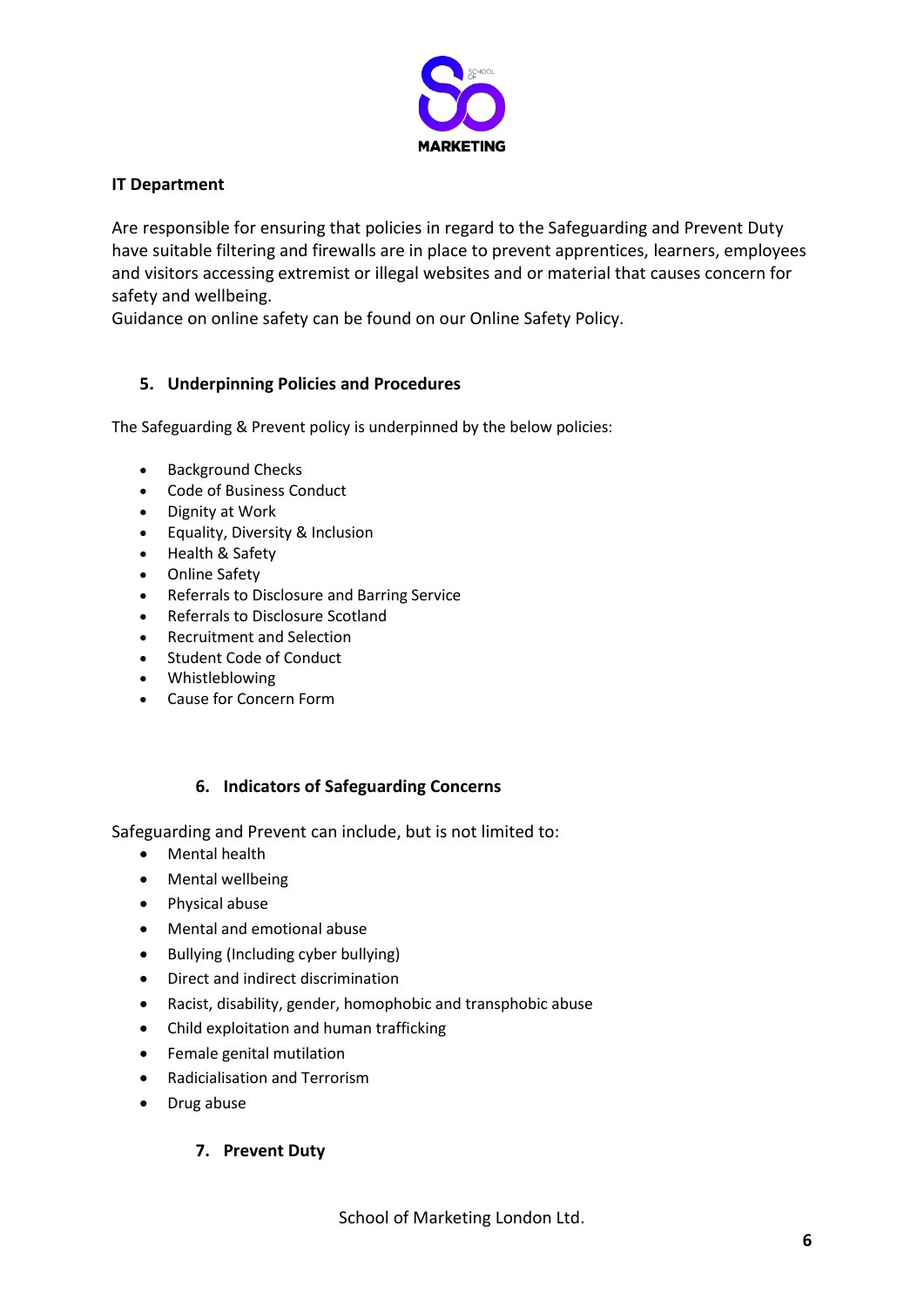

The **Prevent Duty and Policy** requires that all employees are aware of the signs that a child, young person or adult may be vulnerable to radicalisation which is known as the **Prevent Duty**. The risks will need to be considered for political; environmental; animal rights; or faithbased extremism that may lead to an individual becoming radicalised. School of Marketing undertake responsibility in response to our legal duty in relation to Section 26 of the Counter Terrorism and Security Act 2015 and as part of the overall counter terrorism strategy, CONTEST.

# **Indicators of vulnerability include:**

- Identity Crisis: the individual is distanced from their cultural / religious heritage and experiences discomfort about their place in society
- Personal Crisis: they may be experiencing family tensions/ a sense of isolation/ low selfesteem. They may have dissociated from their existing friendship group/ become involved with a new and different group of friends/ may be searching for answers to questions about identity, faith and belonging
- Personal Circumstances: migration/local community tensions/ events affecting the pupil's country or region of origin may contribute to a sense of grievance that is triggered by personal experience of racism/ discrimination/ aspects of Government policy
- Unmet Aspiration: the learner or apprentice may have perceptions of injustice; a feeling of failure; rejection of civic life
- Experiences of Criminality: which may include involvement with criminal groups, imprisonment, and poor resettlement / reintegration
- Special Educational or Additional Needs: individuals may experience difficulties with social interaction, empathy with others, understanding the consequences of their actions and awareness of the motivations of others
- Being in contact with extremist recruiters
- Accessing violent extremist websites, especially those with a social networking element
- Possessing or accessing violent extremist literature
- Using extremist narratives and a global ideology to explain personal disadvantage
- Justifying the use of violence to solve societal issues
- Joining or seeking to join extremist organisations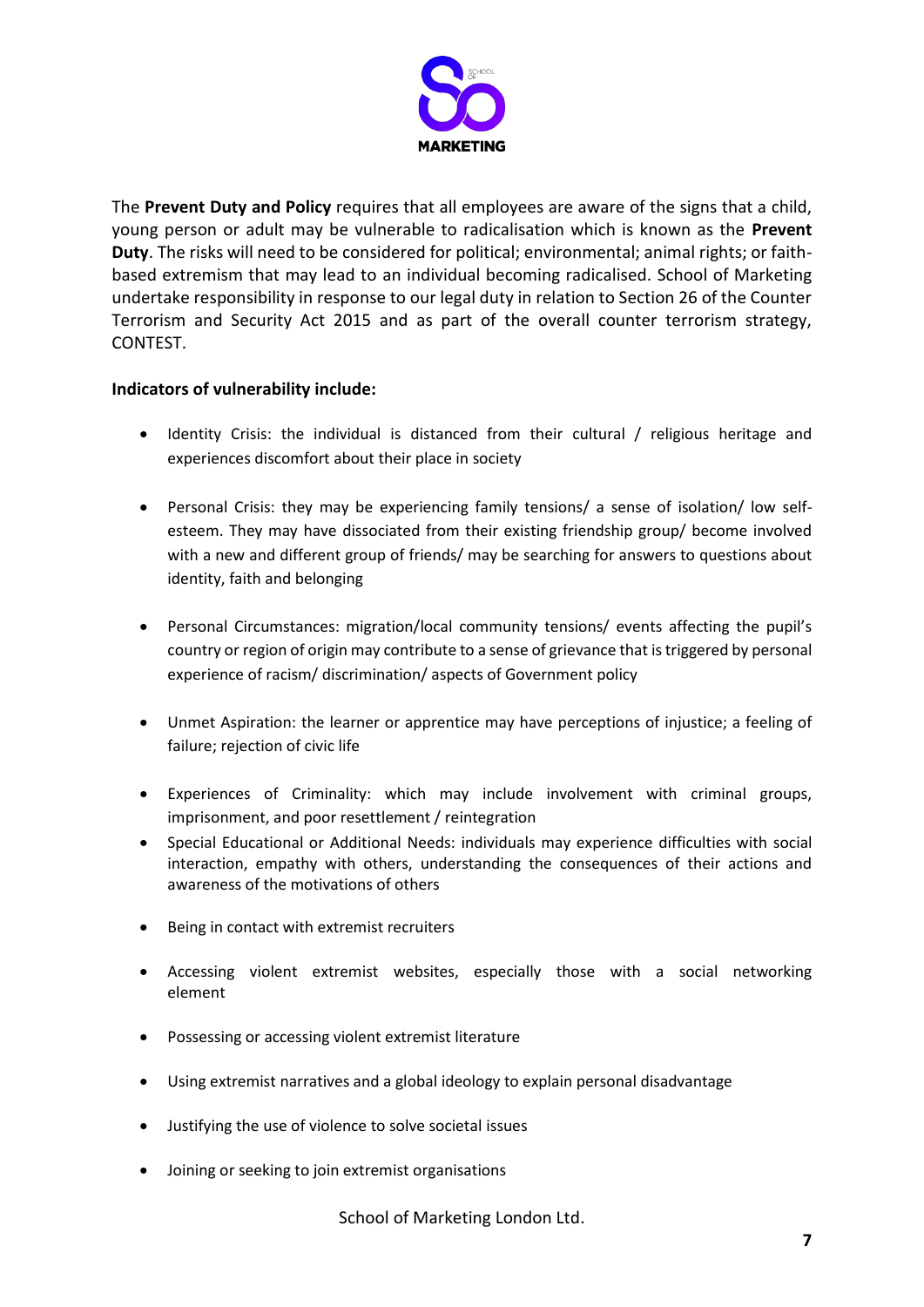

- $\bullet$  Significant changes to appearance and / or behaviour
- Experiencing a high level of social isolation resulting in issues of identity crisis and / or personal crisis.

# **Indicators of Radicialisation**

Potential signs of radicalisation include:

- An individual's views become increasingly extreme regarding another section of society or government policy
- An individual is observed downloading, viewing or sharing extremist propaganda from the web
- An individual becoming withdrawn and focused on one ideology
- An individual becoming increasingly intolerant of more moderate views
- An individual may change their appearance, their health may suffer (including mental health) and they may become isolated from family, friends, peers or social groups.
- An individual expresses a desire/intent to take part in or support extremist activity

# **8. Preventing Extremism**

# **School of Marketing share guidance in the following ways to ensure employees and apprentices are resilient to extreme narratives:**

- Provide clear guidance on managing risks and procedure on responding to incidents
- Help all learners and apprentices feel empowered to create positive communities and help protect the wellbeing and safety of those vulnerable to being drawn into terrorist activity
- Promoting an anti-bullying approach that supports fairness and equality
- Helping provide a safe and supported learning environment, promoting British values at every opportunity
- Raise awareness of the threat from violent extremist groups and School of Marketing responsibility to minimise this within our organisation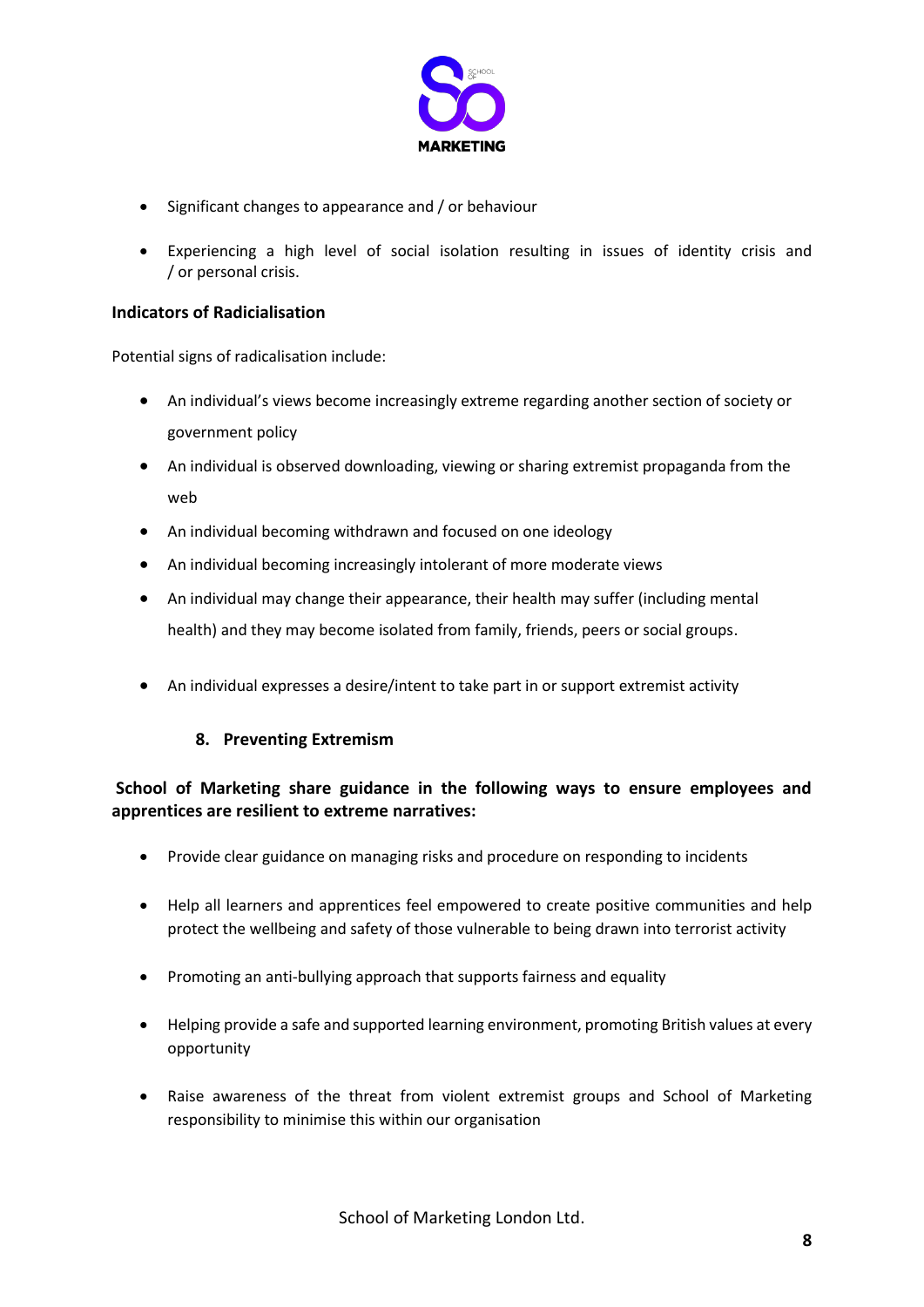

- Work in partnership with our local Prevent Coordinator ([https://www.gov.uk/guidance/regional](https://www.gov.uk/guidance/regional-further-education-fe-and-higher-education-he-prevent-coordinators)[further-education-fe-and-higher-education-he-prevent-coordinators](https://www.gov.uk/guidance/regional-further-education-fe-and-higher-education-he-prevent-coordinators)) and local communities in helping prevent and detect any concerns of neglect and abuse
- Share clear and open information about what extremism is and how to recognise the signs extremist behaviors
- Make prevent referrals to local authorities and the police. All referrals will be managed by our Senior Safeguarding lead

# **9. External Speakers and Events**

**School of Marketing** has a responsibility to comply with the Prevent Duty to external speakers' views being expressed, or likely to be expressed **do not** constitute extremist views that risk drawing people into terrorism or are shared by terrorist groups.

It is the responsibility of the host to ensure that any external speakers' content is reviewed prior to the event taking place, suitable checks will be performed to ensure material will not promote radical or extremist views.

At **School of Marketing** all external speakers' are requested to complete an online booking form which is the reviewed by our Prevent Lead Officer who will take a balanced approach of honoring **School of Marketing's** legal obligation to protect apprentices and learners welfare, whilst ensuring the importance of academic freedom of speech rights are preserved.

# **10. Safeguarding and Prevent Procedure**

# **If there is any threat to life, always reach out to the emergency services on 999**

**For any suspicious, allegation or actual abuse of a learner or apprentice by School of Marketing employee or its faculty** must be reported immediately to the Senior Safeguarding lead or Deputy. In their absence it must be reported to another senior leader which then will lead to a high-level investigation.

# **11. Dealing with a Disclosure**

In order to ensure any disclosure is dealt with effectively, the 5 R's should be considered

- **Recognise** behaviors that may indicate abuse
- **•** Respond appropriately and should never be ignored
- x **Report** all concerns must be reported within 2 hours to Senior Safeguarding Team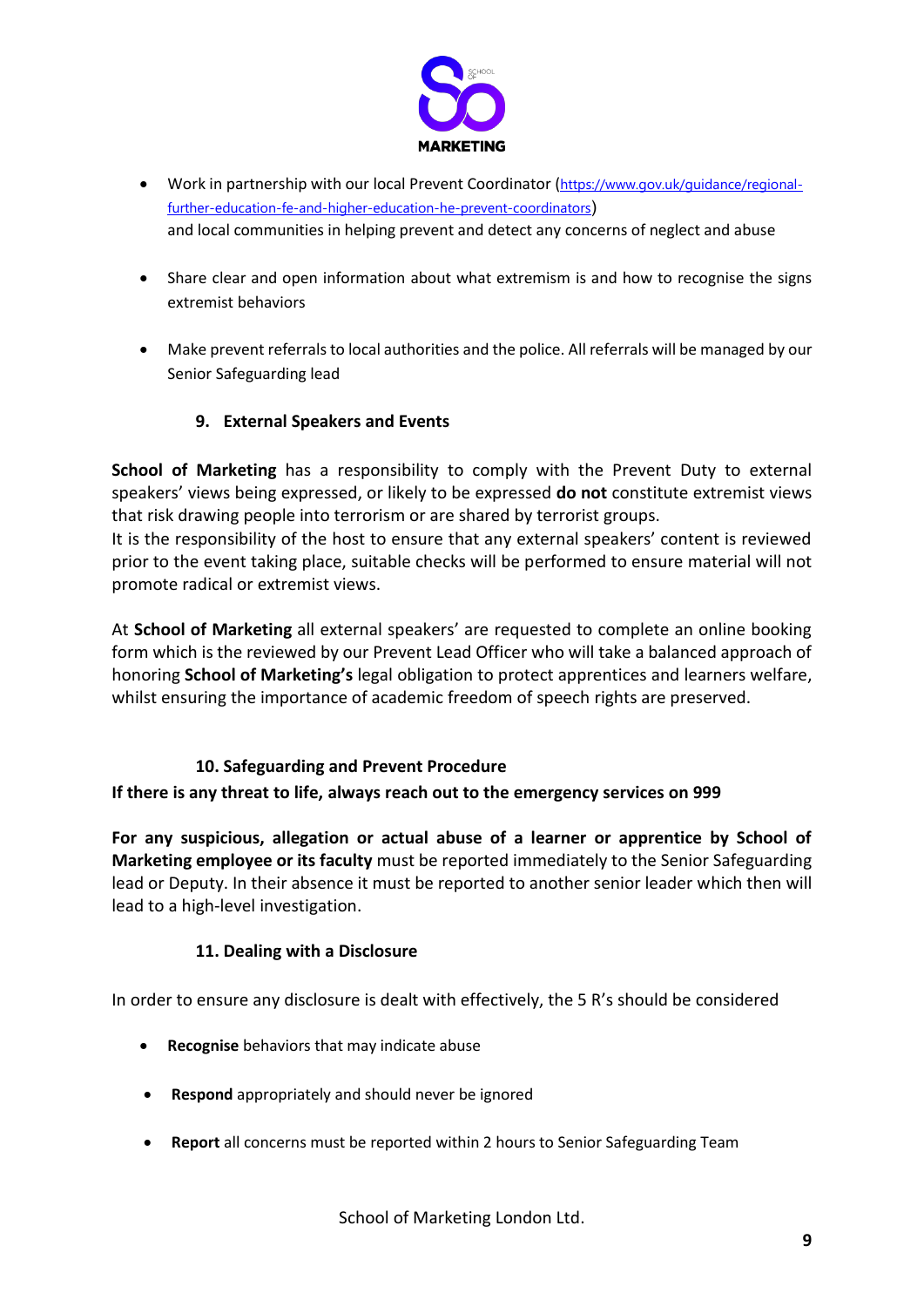

- **Record** all Senior Safeguarding Team will be trained on how to record disclosures securely and confidentially
- **Refer** The decision to refer lies with SSO dealing with the disclosure who will gather and examine all relevant information.

# **12. Responding to a disclosure or incident**

**School of Marketing** train all employees and Senior Management in how to deal with a disclosure swiftly and confidentially. Acting quickly and effectively can help save a life!

# **If there is any threat to life, always reach out to the emergency services on 999**

- Keep calm and follow the Safeguarding Process (Page 12)
- Explain that information will need to be passed on to the relevant parties reduce risk or harm to them
- $\bullet$  Follow the 5 R's procedure
- Report matter within 2 hours using Cause for Concern Form
- Keep an updated record of a Safeguarding Log
- Refer any disclosures to [https://www.met.police.uk/advice/advice-and](https://www.met.police.uk/advice/advice-and-information/t/prevent/prevent/)[information/t/prevent/prevent/](https://www.met.police.uk/advice/advice-and-information/t/prevent/prevent/) where required

# **Cause For Concern Form**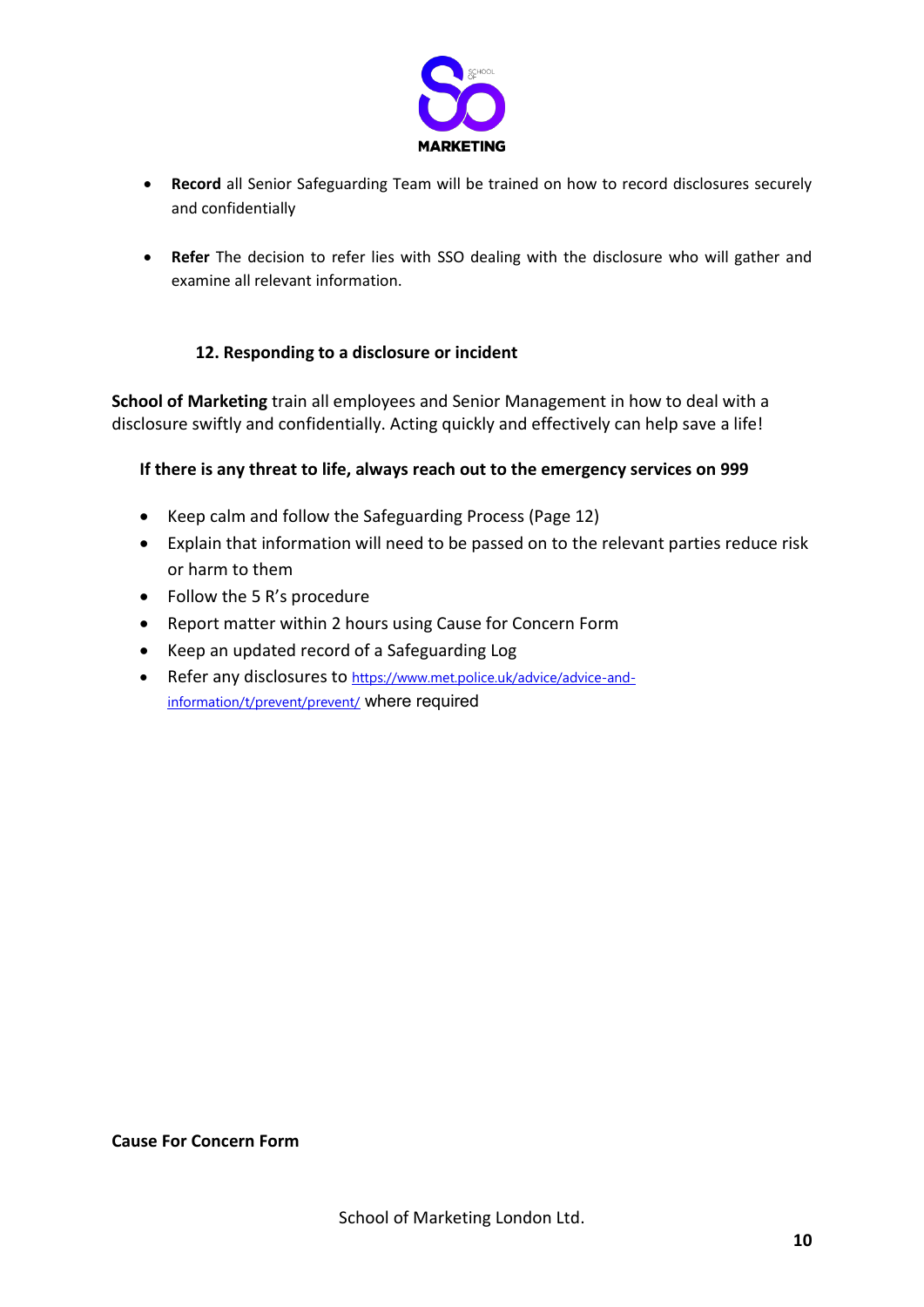



**Cause for Concern** 

| <b>Learner Name</b>          |  |
|------------------------------|--|
| <b>Learner Email Address</b> |  |
| Learner Contact Number       |  |
| Company                      |  |
| <b>Company Contact</b>       |  |
| <b>Contact Email Address</b> |  |
| <b>Contact Phone Number</b>  |  |

| Date | Update | <b>Supporting Evidence</b> | Action<br>by |
|------|--------|----------------------------|--------------|
|      |        |                            |              |
|      |        |                            |              |
|      |        |                            |              |
|      |        |                            |              |
|      |        |                            |              |
|      |        |                            |              |
|      |        |                            |              |

# **13. Safeguarding Process**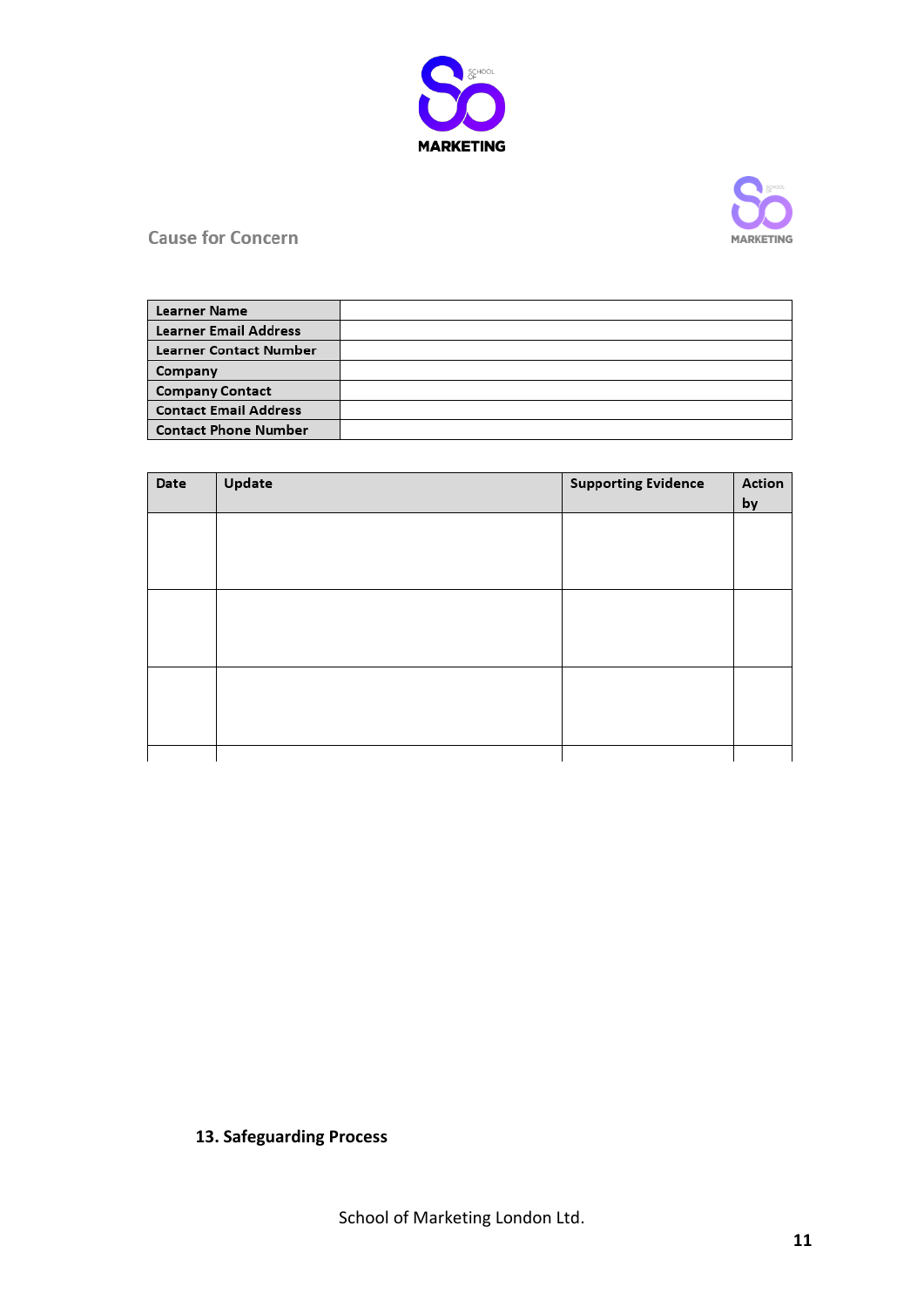

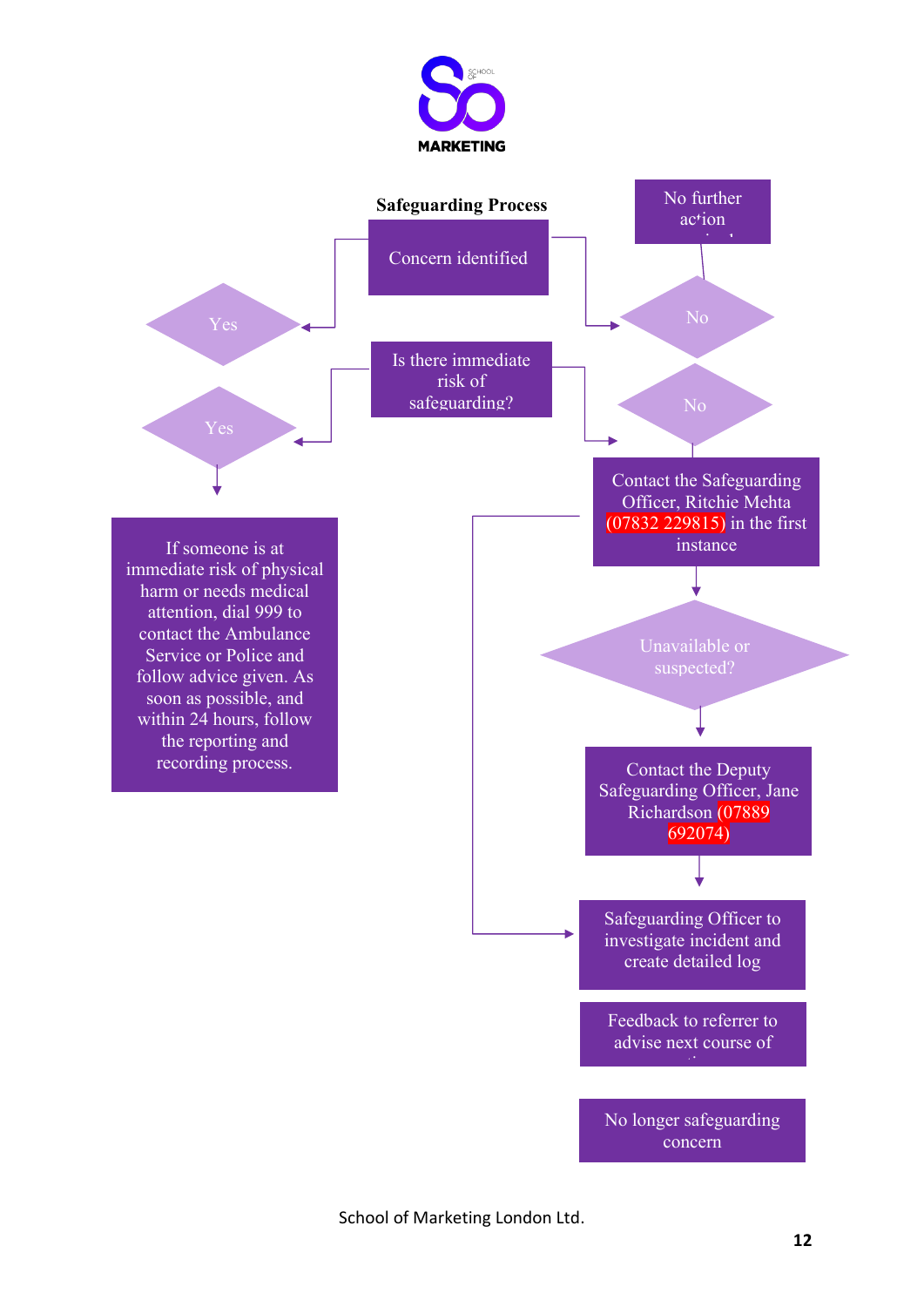

# **Safeguarding Training Requirements**

| Role                        | Requirement              | <b>Timeline</b>               |
|-----------------------------|--------------------------|-------------------------------|
| Senior Safeguarding Officer | L3 Safeguarding Officer  | Prior to<br>taking on<br>role |
| (SSO)                       |                          | updated every 2 years         |
| Deputy Safeguarding Officer | L3 Safeguarding Officer  | role<br>Prior to taking on    |
|                             |                          | updated every 2 years         |
| <b>Prevent Lead Officer</b> | Safeguarding and Prevent | Within 4 weeks of joining     |
|                             | <b>Training modules</b>  |                               |
| Safeguarding                | Safeguarding and Prevent | Within 4 weeks of joining     |
| Representatives             | Training modules (L2)    |                               |
| Delivery<br>Apprenticeship  | Safeguarding and Prevent | Within 4 weeks of joining     |
| Team                        | Training modules (L2)    |                               |
| Tutors / Skills Coach       | Safeguarding and Prevent | Within 4 weeks of joining     |
|                             | Training modules (L2)    |                               |
| of<br>School<br>Marketing   | Safeguarding and Prevent | Within 4 weeks of joining     |
| <b>Employees</b>            | <b>Training modules</b>  |                               |
| Support Employees/Temps     | Safeguarding and Prevent | Within 4 weeks of joining     |
|                             | <b>Training modules</b>  |                               |

# **External Support Contacts**

| Racial Equality, Disability<br>Rights, Equal<br>Opportunities<br><b>Dyslexia</b><br>Health and safety<br>Citizens' advice<br>Employment rights<br><b>Student finance</b><br>Careers advice<br>Victims of crime<br>NHS 111 service | Equality and Human Rights<br>Commission<br><b>British Dyslexia Association</b><br><b>HSE</b><br>Citizens' Advice Bureau<br>ACAS<br>Gov.uk<br>National Careers Service<br><b>Victims Support</b> | 0808 800 0082<br>0333 405 4555<br>0300 003 1747<br>03444 111 444<br>0300 123 1100<br>0800 100 900 | www.equalityhumans.com<br>www.bdadyslexia.org.uk<br>www.HSE.gov.uk<br>www.citizensadvice.org.uk<br>www.acas.org.uk<br>https://nationalcareersservice.direct.gov.uk |
|-----------------------------------------------------------------------------------------------------------------------------------------------------------------------------------------------------------------------------------|-------------------------------------------------------------------------------------------------------------------------------------------------------------------------------------------------|---------------------------------------------------------------------------------------------------|--------------------------------------------------------------------------------------------------------------------------------------------------------------------|
|                                                                                                                                                                                                                                   |                                                                                                                                                                                                 |                                                                                                   |                                                                                                                                                                    |
|                                                                                                                                                                                                                                   |                                                                                                                                                                                                 |                                                                                                   |                                                                                                                                                                    |
|                                                                                                                                                                                                                                   |                                                                                                                                                                                                 |                                                                                                   | https://www.gov.uk/student-finance/extra-help                                                                                                                      |
|                                                                                                                                                                                                                                   |                                                                                                                                                                                                 |                                                                                                   |                                                                                                                                                                    |
|                                                                                                                                                                                                                                   |                                                                                                                                                                                                 |                                                                                                   |                                                                                                                                                                    |
|                                                                                                                                                                                                                                   |                                                                                                                                                                                                 |                                                                                                   |                                                                                                                                                                    |
|                                                                                                                                                                                                                                   |                                                                                                                                                                                                 |                                                                                                   |                                                                                                                                                                    |
|                                                                                                                                                                                                                                   |                                                                                                                                                                                                 | 0808 16 89 11                                                                                     | www.victimsupport.org.uk                                                                                                                                           |
|                                                                                                                                                                                                                                   | <b>NHS 111</b>                                                                                                                                                                                  | 111                                                                                               | www.nhs.uk                                                                                                                                                         |
| Drug related matters                                                                                                                                                                                                              | <b>National Drugs Helpline</b>                                                                                                                                                                  | 0300 123 6600                                                                                     | www.talktofrank.com                                                                                                                                                |
| Smoking                                                                                                                                                                                                                           | NHS Smoking Helpline                                                                                                                                                                            |                                                                                                   | www.smokefree.nhs.uk                                                                                                                                               |
| <b>Emotional support</b>                                                                                                                                                                                                          | <b>Samaritans</b>                                                                                                                                                                               | 116 123                                                                                           | www.samaritans.org                                                                                                                                                 |
| Alcohol abuse                                                                                                                                                                                                                     | Drinkaware                                                                                                                                                                                      | 020 7766 9900                                                                                     | www.drinkaware.co.uk                                                                                                                                               |
| Rape victims                                                                                                                                                                                                                      | <b>Rape Crisis</b>                                                                                                                                                                              | 0808 802 9999                                                                                     | www.rapecrisis.org.uk                                                                                                                                              |
| Sexual health                                                                                                                                                                                                                     | Department of Health/NHS                                                                                                                                                                        |                                                                                                   | www.condomessentialwear.co.uk                                                                                                                                      |
| Anti-terrorism hotline                                                                                                                                                                                                            | Gov.uk                                                                                                                                                                                          | 0800 789 321                                                                                      | www.gov.uk/report-terrorism                                                                                                                                        |
| Child protection concerns                                                                                                                                                                                                         | Childline                                                                                                                                                                                       | 0800 1111                                                                                         | www.childline.org.uk                                                                                                                                               |
| Online safety concerns                                                                                                                                                                                                            | CEOP                                                                                                                                                                                            | 0800 1111                                                                                         | www.CEOP.police.uk                                                                                                                                                 |
| Concerns for children<br>(under 18)                                                                                                                                                                                               | <b>NSPCC</b>                                                                                                                                                                                    | 0808 8005000                                                                                      | www.NSPCC.org.uk                                                                                                                                                   |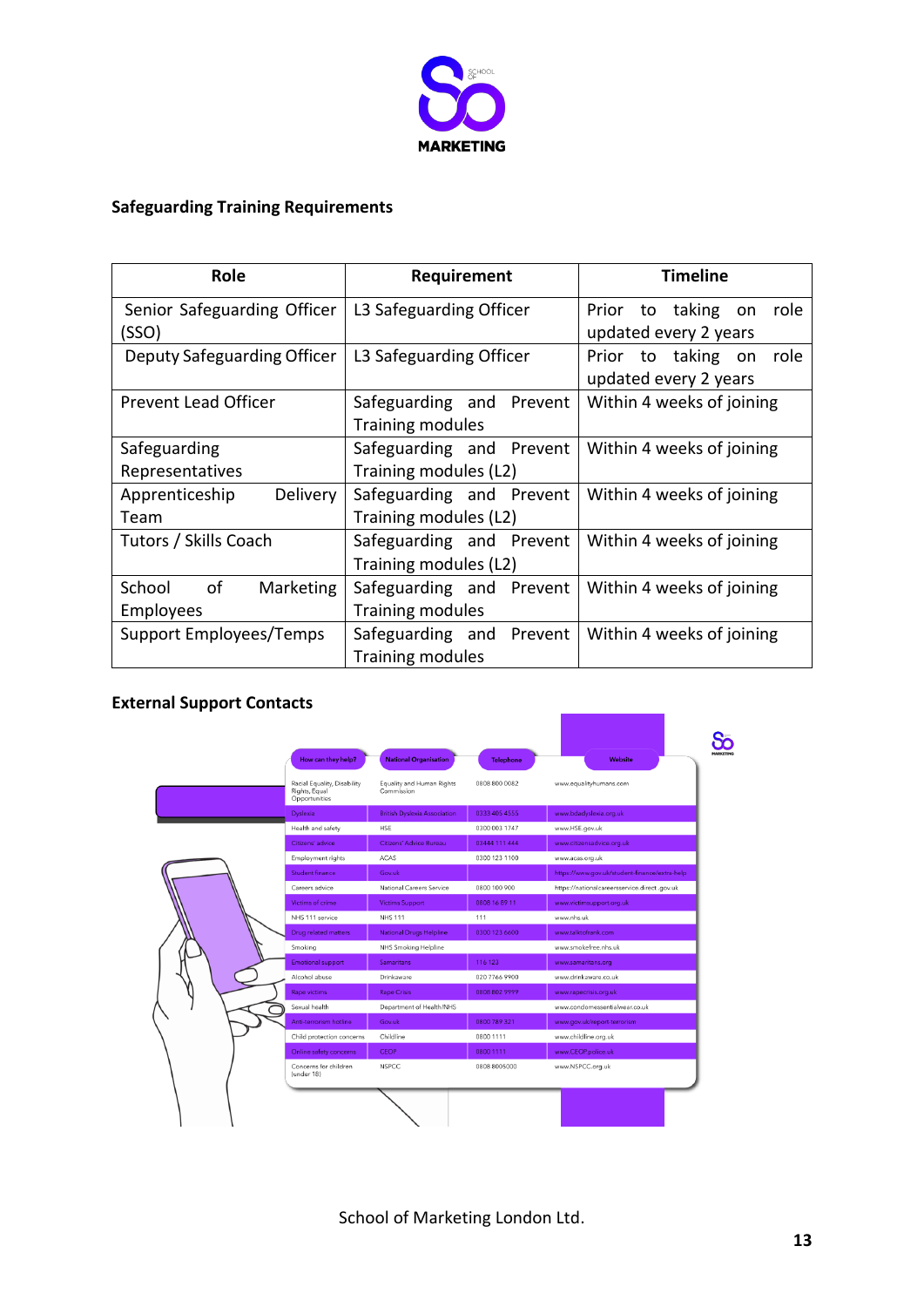

#### **Online Safety Statement**

#### **Introduction**

This scope of this statement is to provide a coherent framework from which all **School of Marketing** employees, learners and apprentices can develop a safe, consistent and effective approach to Online learning. Online learning is an integral part of our delivery and work and E-Safety forms a fundamental part of **School of Marketing** safeguarding measures.

Online learning is valued as one of the ways in which learner attainment and achievement can be continued in the event of individual/group quarantine or local/national lockdown in response to Covid-19. **School of Marketing** have adapted their learning delivery to be fully remote, promoting a rich and diverse culture, whilst enabling all learners to continue their growth and development through supported and safe study.

# **Aims of Statement**

- 1. To ensure that **School of Marketing** communicates remote learning expectations effectively so that all learners can participate in a safe and inclusive learning environment
- 2. To ensure that all programme structures adhere to the principles of this policy and support the collective best interests of learners, employees and apprentices
- 3. To promote independent learning and study skills as key enablers of achieving success
- 4. To ensure that the Delivery Team and Tutors have up to date training and knowledge to teach learners and apprentices about online safety
- 5. To review and update Online Safety provision on an ongoing basis

# **IT Safety and Data Protection**

**School of Marketing** have strong IT infrastructure and data protection practices, which include the following:

- Managing Data in compliance with the GDPR/Data Protection Act 2018
- Use of a firewall and robust antivirus software
- Use of a recognised internet service provider
- Active monitoring and filtering of any inappropriate websites or content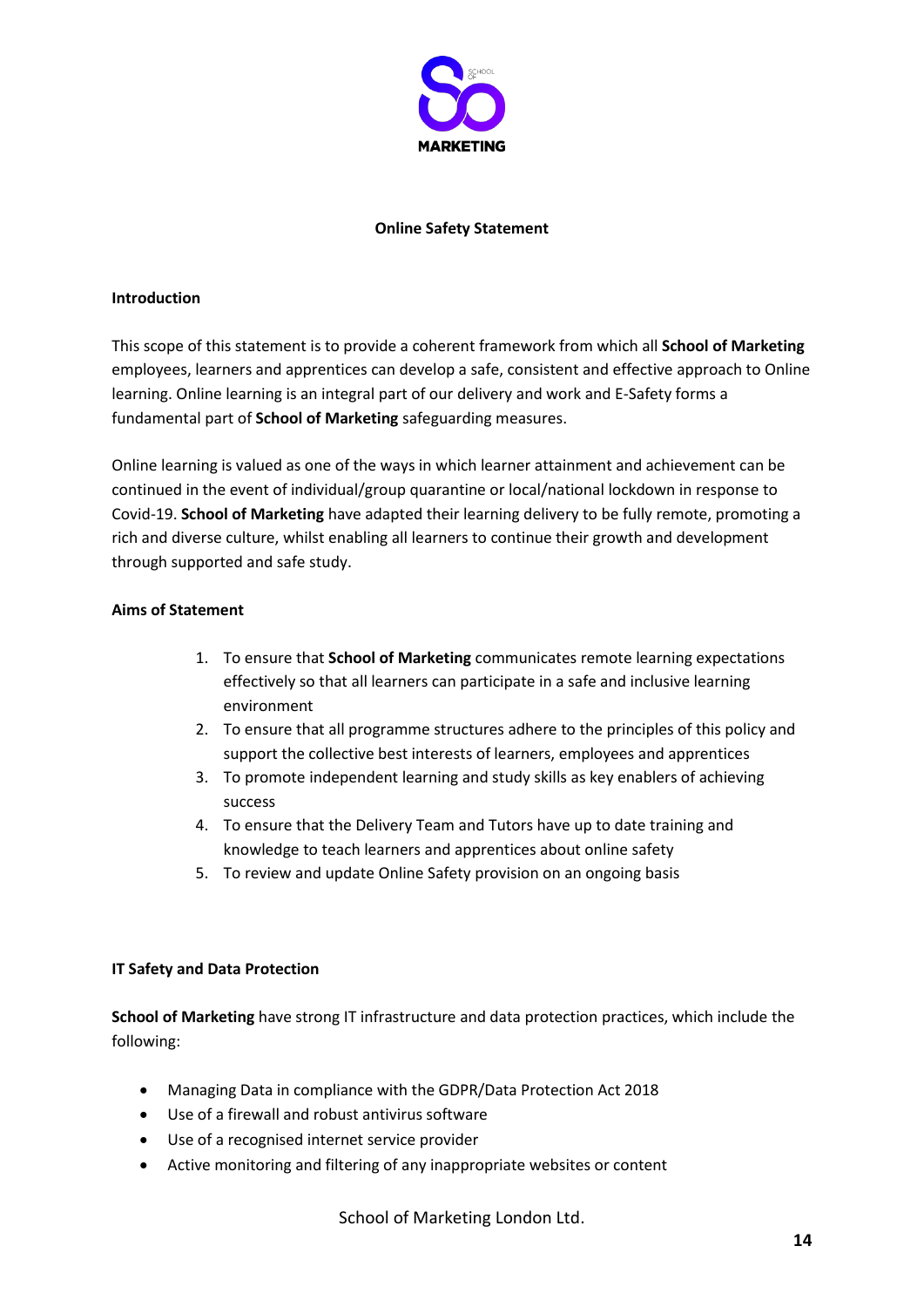

- Use of an encrypted and password protected WIFI network
- Use of secure passwords with two-factor authentication encouraged (where available)

# **Online Consent Forms**

All consent forms are stored in accordance with the Data Protection Act 2018 and stored securely within **School of Marketing's** records as evidence of consent.

# **Communicating with Learners, Apprentices and Employers**

All delivery sessions taking place remotely are communicated through our brochures, learner timetables, module overviews and email. School of Marketing:

- Communicate within working hours wherever possible
- x Communicate through **School of Marketing's** Online Platform
- **•** Use only **School of Marketing** email accounts and work mobile numbers
- **•** Use **School of Marketing** devices over personal devices
- Advise employees not to share personal information
- Ensure Employers are clear on where to access additional resources and support
- Ensure log in details and passwords are secure and learners and apprentices understand that they should not share this information with others

# **Remote Learning Principles**

Remote delivery includes both pre-recorded video lessons and 'live' learning delivered via cloudbased videoconference software including Microsoft Teams and Zoom. **School of Marketing** ensure that consent forms are signed as part of the enrolment process, prior to learners starting a new programme.

To ensure learning is delivered appropriately, **School of Marketing** refer to Guidance provided by the National Cyber Security Centre (NCSC) which helps deploy virtual lessons safely.

The following actions are useful considerations when organising and participating in remote learning (this is not an exhaustive list):

- Use neutral/plain backgrounds
- $\bullet$  Ensure appropriate privacy setting are in place
- Ensure employees understand and know how to set up and apply controls, including managing learner interaction, microphones and cameras
- Set up lessons with password protection and ensure passwords are kept securely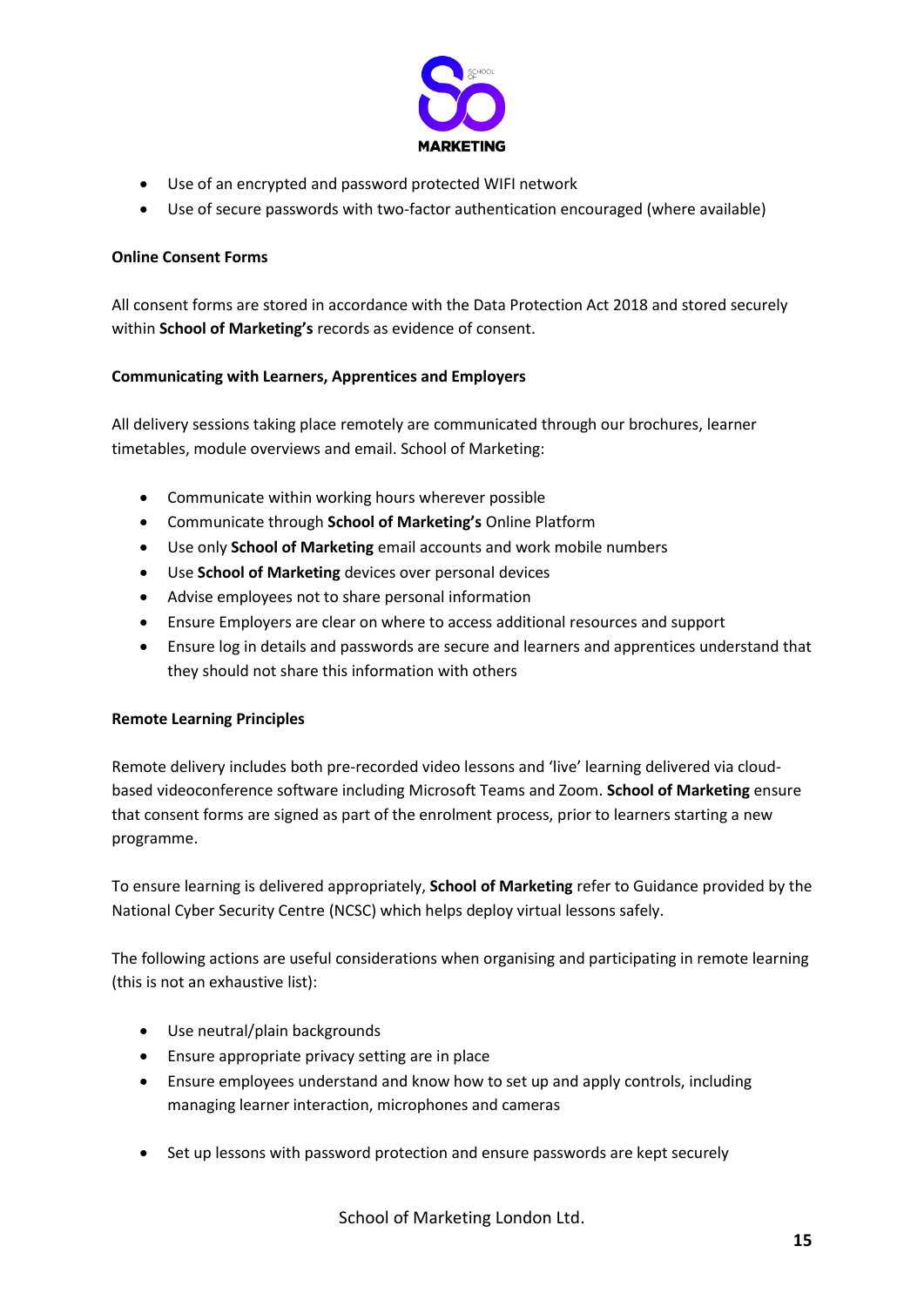

• Ensure all employees, learners and apprentices have clear expectations around behaviour and participation

#### **The following Policies underpin this:**

- Safeguarding and Prevent Policy
- Student Code of Conduct
- Bullying and Harassment Policy
- Data Protection Policy
- Health and Safety Policy

# **Providing Pastoral Care remotely**

Our learners and apprentices are required to learn from remote locations, including their employer work premises and from home. Support and guidance on creating a weekly plan or structure is therefore important. These plans are advised to include learning, regular breaks and check-in meetings to reduce stress and anxiety. Pastoral care is offered through regular 1:1 meetings and Progress Reviews conducted by trained and industry specific experts. Any risks or concerns identified must be discussed with the appropriate Senior Leadership Team member.

#### **Personal Data and GDPR**

**School of Marketing** continue to follow guidance on data protection and GDPR. The guidance is obtained through<https://www.gov.uk/government/publications/data-protection-toolkit-for-schools> and from the ICO.

# **When managing personal data it is important to consider the following:**

- Take care not to share contact details when emailing multiple people
- Be careful when sharing usernames and other personal data for access to online resources
- Provide access to School of Marketing platform systems safely
- Making available sufficient information to data subjects, learners, apprentices and employers to raise awareness about personal data captured during workshop/learning recordings, particularly where cameras are turned on

#### **Useful additional Resources**

# **Keeping Children Safe in Education in 2022**